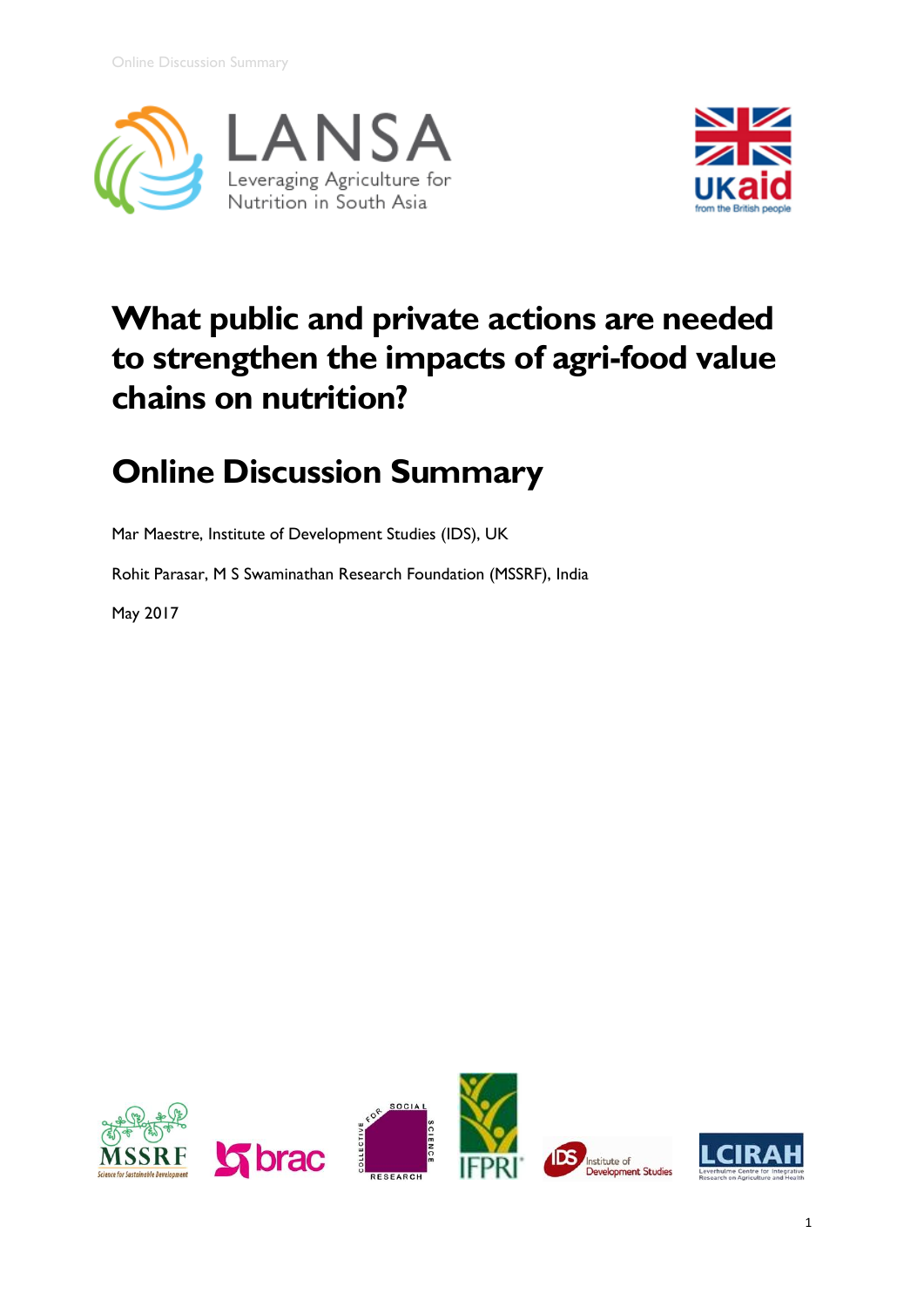# **About this report**

This short document summarises an online discussion event, hosted by LANSA. The [LANSA agri](http://lansasouthasia.org/content/agri-food-policies-and-markets)[food value chains](http://lansasouthasia.org/content/agri-food-policies-and-markets) research teams have been investigating the effectiveness of different routes for delivering good quality nutrient-dense food to low-income and undernourished people with cases in Afghanistan, Bangladesh, India and Pakistan. This activity provided a platform for the researchers to engage with stakeholders around this specific theme of research.

For further information about the agri-food value chain work that LANSA carry out please visit the website using [this link.](http://lansasouthasia.org/content/agri-food-policies-and-markets)

## **About the discussion**

The online discussion provided an opportunity for key stakeholders in the four focus countries to review the research framework and initial findings of the case studies, to discuss regional and country specific successes and challenges, and to share experiences and thoughts on wider systems challenges around agri-food value chains for nutrition, as well as ways forward to work together. The discussion was held over a two day period on April 25th and 26th, 2017 and was conducted using the Dgroups web platform. 91 individuals agreed to join, most of whom were based in the four focal countries (a handful were located elsewhere in the broader region or beyond). Over this period 99 messages were posted.

All those involved worked directly or indirectly on nutrition, and were purposefully invited as experts from a range of constituency groups: central and sub-national government; multilateral and bilateral development agencies; national and international non-governmental organisations; civil society organisations; private sector; and research institutions.

The specific objectives for the online discussion were:

- Allow stakeholders to provide critical comment and reflections on the findings  $\Box$
- $\Box$ Engagement with key stakeholders in country
- $\Box$ Cross country comparison and learnings

During the discussion participants explored different themed questions, described below:

- 1. The successes and challenges around delivering nutritious foods, where participants gave their feedback on the case studies shared, the research itself and the findings and recommendations – focus for Day 1.
- 2. Exploring cross-country comparisons, regional differences and similarities and ways forward from the recommendations presented, understanding how might the stakeholders use them and what type of products would be most useful for them – focus for Day 2.

This summary captures the main themes from the two days, but is not intended as a comprehensive note on all of the points raised. Please do share this with your colleagues and through relevant networks, as this will help us build commitment on these issues.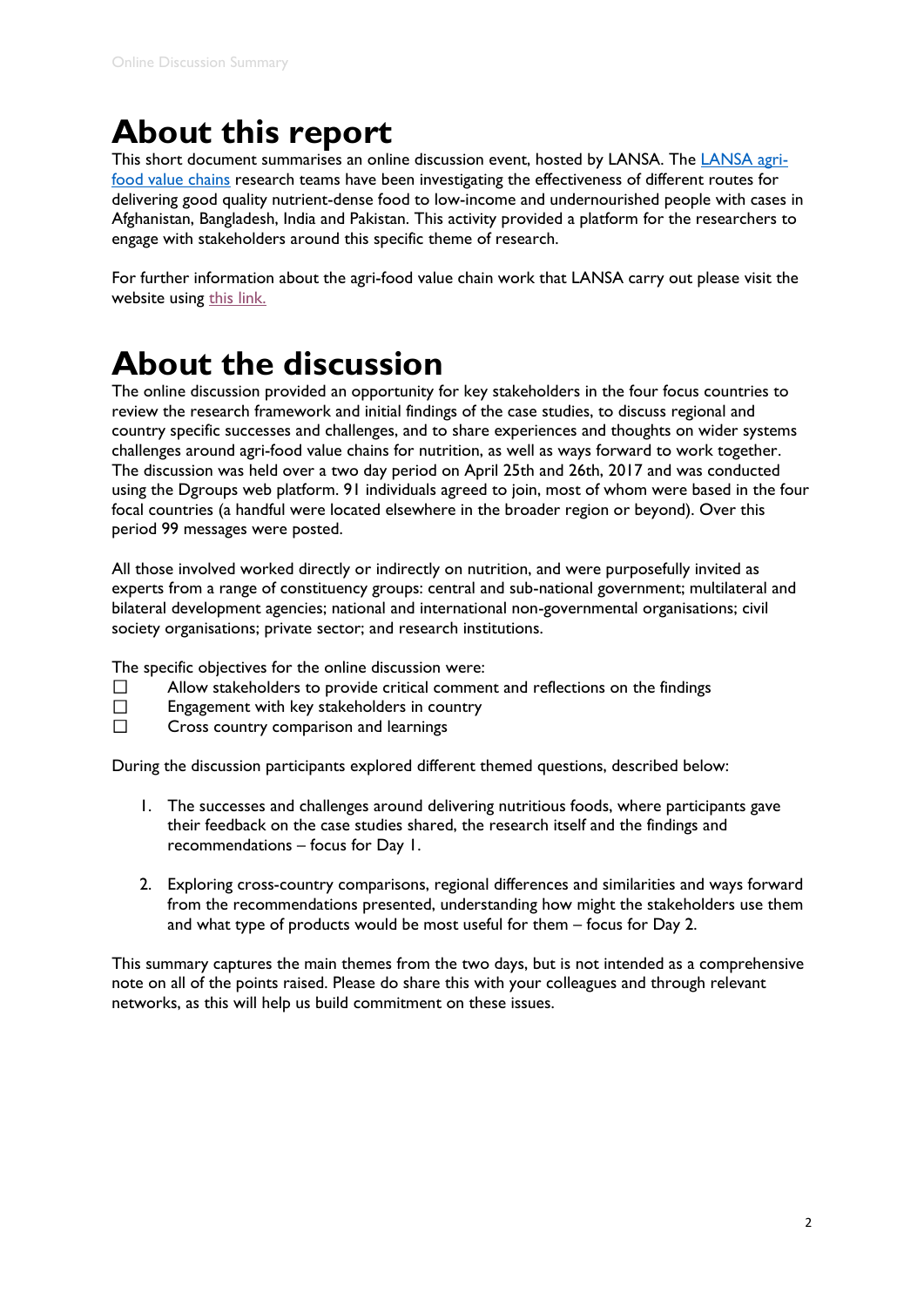## **General reflections**

The discussion started with comments on the successes and challenges around delivering nutritious foods in South Asia, particularly in [Afghanistan,](../../Users/beckym/AppData/Local/Microsoft/Windows/Temporary%20Internet%20Files/Content.Outlook/0PBJHMLW/%5b19:05:03%5d%20Steve%20Tovell:%20https:/dgroups.org/%3f544pn783) [Bangladesh,](https://dgroups.org/?c7tcp6ds) [India,](https://dgroups.org/?53t7tkn8) Pakistan, Participants shared with us their thoughts and feedback on the case studies shared, and the [findings and recommendations,](https://dgroups.org/?6gxbbk8w) which will feed into a collection of articles to be published together as a bulletin.

Building effective linkages between food value chains and nutrition requires initiatives on multiple fronts. This new research on how to improve how agri-food value chains deliver nutrient–rich foods was welcomed by the participants. They found the case studies relevant, as one participant shared.

"*The case studies from LANSA provide useful lessons that can inform and enrich food security and nutrition policies and serve as examples for public/private sector partnerships*"

Another one reminded us of the recent online consultation hosted by FAO on *"How can value chains be shaped to improve nutrition?"*

### **Reflections on the case findings**

#### **Value chain interventions that aim to enhance access to, and consumption of, foods that are naturally rich in micronutrients**

Several participants contributed examples of their work on value chains, all of them with a focus on the supply side of the chain. Examples were provided of good quality inputs such as seeds, or work focusing on the entire value chain like an integrated programme on the rice or the dairy value chain, or work on integrated farming systems. We also heard examples on livestock and vegetable value chains.

However, as other participants had raised, often these approaches do not guarantee that the nutritious food produced will be consumed by the vulnerable targeted populations, such as women and children. Some participants agreed that interventions must have nutrition targeted outcomes to ensure consumers eat the product and the nutrition outcome is achieved. As LANSA findings in the dairy value chain in Bangladesh show, 96% of milk producers often drink milk while only 20% of rural poor and 23% of urban poor do so.

*"Understanding the agri-food value chain from 'farm to mouth' is important to intervene on the food quality, safety and nutrition."*

#### **Distributing foods with increased nutritional value**

Public distribution systems, like those showcased in the cases from India or Bangladesh present successful public-private partnership initiatives. These raised an interesting debate, with positive and negative reactions to them. Many warned of the risks of creating dependency, unsustainable value chains or removing agency from the consumer. However, other participants reminded us that public distribution systems have also been proven one of the most effective pathways to reduce undernutrition, when financing is available. When there are policies supporting them they tend to be more effective. Also, participants pointed out how public policy can be more nutrition sensitive by encouraging traditional nutritious foods like millets.

In addition to nutrition specific intervention in public distribution, the nutrition sensitive interventions can provide support in creating awareness for healthy foods. For example, nutrition [gardening in schools](http://lansasouthasia.org/content/better-and-long-lasting-nutrition-begin-young) can provide a regular supply of vegetables. Additionally the initiative can sensitise communities about healthy diets, creating demand for nutrient dense food.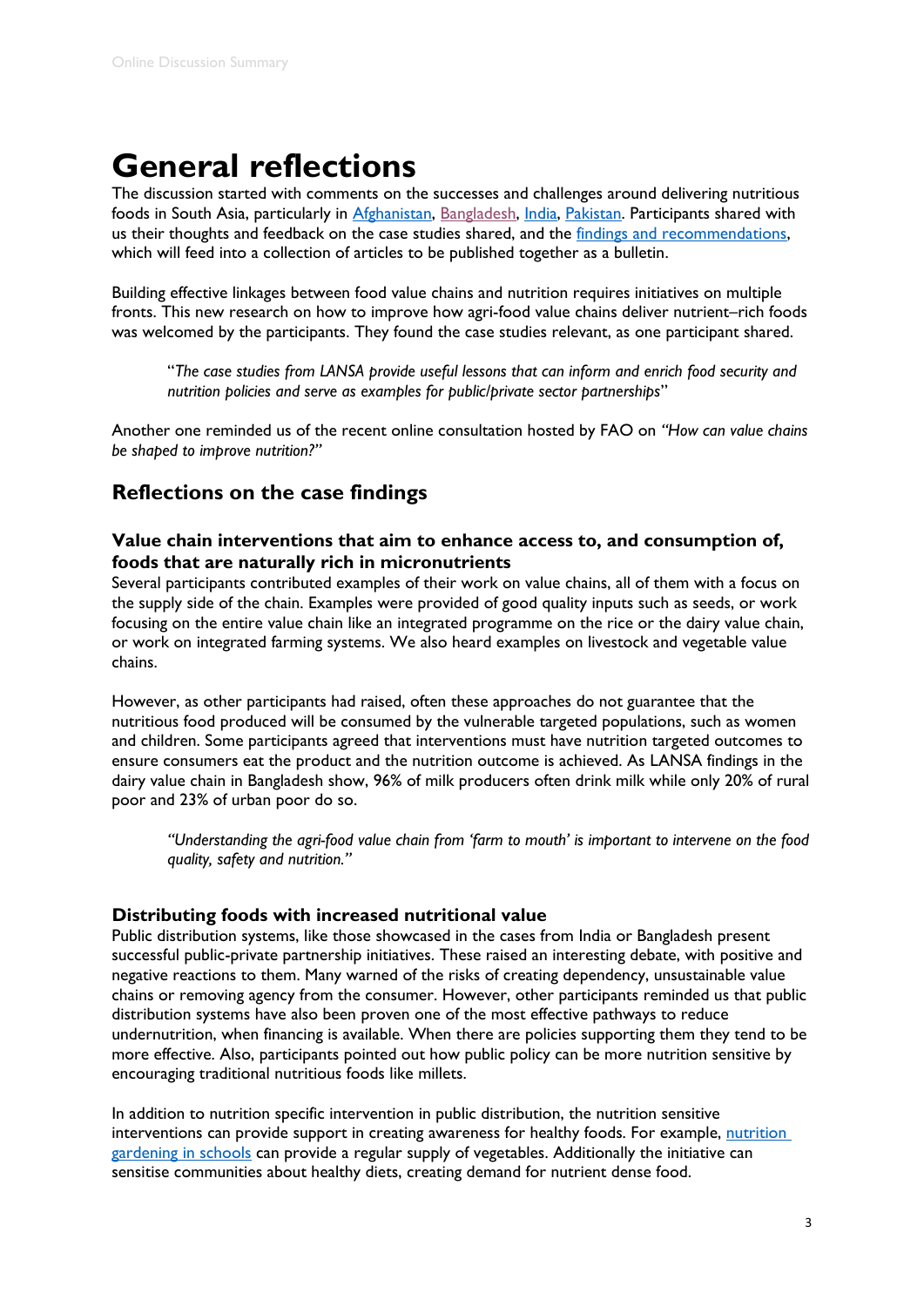*"...school meal initiatives can sensitize and mobilize parents, teachers and local communities..."* 

Participants also agreed that the cases showcased examples of how the local population can be linked to the different value chains in order to meet the dual objectives of providing adequate health and nutrition for vulnerable groups as also increasing the earnings of the local community members. Involving women's groups in the food distribution programme like in India and Bangladesh have enabled integration of value chain actors in the informal sector in the larger value chain. Besides ensuring promotion of local foods, such linkages also contribute to efficient operation of different aspects of the value chain.

#### **Producing foods with increased nutritional value via industrial fortification**

Food fortification as another pathway also raised different perspectives. It was recognised by participants as a very effective tool, though with the warning that it could lead to standardisation. For example, Pakistan is embarking on a new large scale food fortification programme that aims to fortify commercial wheat flour and edible oil in the near future. Questions were raised around the targeting of this programme, as research shows that the rural poor often buy their food from informal and small mills, and these tend to have low capacity and low incentives to fortify, hence the more vulnerable risk not benefiting from the fortified products.

This large scale food fortification programme recognises that it would only cover roller flour mills targeting around 57% of the population, as increasing coverage to the small and micro millers (*Chakki Atta*) is very challenging due to, among others, lack of government enforcing capacity, high costs involved with working with a dispersed group of processors. They aim to design strategies to overcome this. The main risk could be that the targeted undernourished population is that covered by the *Chakki Atta*, hence they may not benefit from the enhanced fortified wheat. One suggestion that came from the discussion was *'to link up Chakkis and roller mills so that fortified flour maybe sold through Chakki Outlets...*', it is important to study functioning of informal actor of value chains.

#### **Directly improving the food chain**

Cold storage, processing and transportation facilities are missing for smallholders. As important is the need to start engaging and understanding the companies engaged on the 'middle' of the chains more, and the opportunities they present, particularly for local small and medium companies and the informal economy. Projects and programmes aiming to increase food security usually focus on increasing agricultural productivity, but most of the value created by the food system is post farm gate (50 to 70 per cent).

Some participants agreed that this could be an important barrier in some cases, though often not the only one. Stronger focus on local and territorial planning for sustainable development was highlighted as a missing area of action in South Asia, particularly looking at the role of cities in engaging with rural areas for more sustainable foods systems, which can help address some of these infrastructure gaps.

### **Regional learnings**

The comparisons across countries and common threads came through clearly in the discussion. Common regional challenges were scalability, the role for local planning, or community engagement. The case in Pakistan of wheat fortification shares lessons on the challenges of working with the informal sector and SMEs. Finally, the public distribution models in Bangladesh and India show how success is achieved when all stakeholders are engaged (community growing vegetables and cooking, to the private sector providing supplies, government having a clear directionality and funding).

Across the region, questions relating to sustainability of the initiatives when they are donor driven, private sector led and state led, were raised. The School Nutrition Programme in Bangladesh, for instance, is donor driven with NGOs as implementing agencies. In India, the Supplementary [Nutrition Programme under the Integrated Child Development Services \(ICDS\)](http://lansasouthasia.org/blog/supplementary-nutrition-programme-example-social-protection-india) are government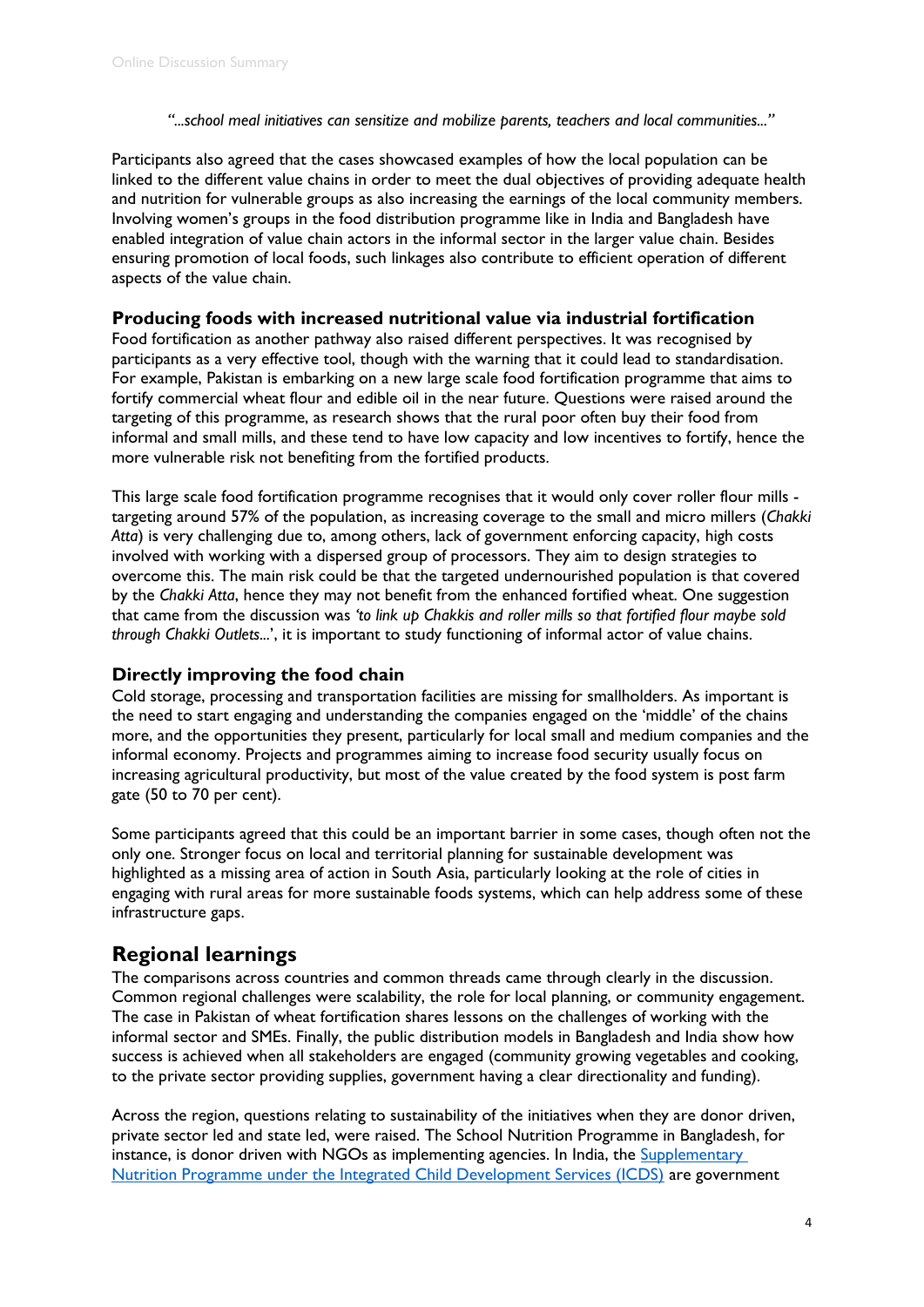programmes with budgetary allocations and cost sharing between the central and state governments. In many states, the private sector has been involved by the state in the value chain of these food distribution programmes.

The need to focus on understanding better the gender aspects of access to food and household decision-making was another commonality across the countries. Cases from Afghanaid's Women's Economic Empowerment projects showed that women with increased income and improved awareness of health and nutrition may have better food security and diversity which leads to better health outcomes.

Understanding demand dynamics means also, moving beyond consumer awareness. Policy makers, practitioners and others should aim to understand the different consumer related barriers to food choice and access to nutrient-dense foods (lack of availability, affordability, acceptability or poor quality of the produce), as often consumers know the nutrition benefits of certain products but this awareness in itself is insufficient as products may be too expensive, not available during certain periods or too complicated to prepare. Also, for example, some participants mentioned a shift away from selling produce in villages in favour of transporting it to urban centres as they expect better markets there, reducing the availability of these

### **Challenges remaining to deliver nutritious foods**

Many felt that when talking about private and public actions we need to think about a sustainable and profit making value chain and a nutritious product that consumers want and eat, this means thinking about sustainable food systems. The consumer and their needs would come first in such analysis, starting from a demand perspective and from the local level since this is where the different dimensions (environmental, economic and social) can be targeted.

A larger debate about sustainable diets and competition between local value chains that can take into account nutrition from local biodiversity and larger value chains that would necessarily be standardised and homogeneous was raised as well. LANSA experience during the course of the ongoing research on [markets for nutrition](http://lansasouthasia.org/content/markets-nutrition-0) has also thrown up these issues and challenges.

Ensuring food security for populations does not necessarily lead to improved nutrition security. Available data shows the region is facing the new "nutrition transition", where people have less time to cook and more disposable income, and are thus relying on more processed foods. This is leading to increased intakes of calories often from sugars and fats, leading to the "triple burden" phenomenon of undernourished children and micronutrient deficiencies, co-existing with overweight and obesity.

Other challenges raised were the debate between scaling up programmes –noting that scale up risks standardization, which is not always positive- but also the difficulties due to lack of funding. In scaling up an initiative, appreciating the regional variation is crucial. For example, the provincial level Government of Indian states follow different models of providing fortified premixes under the Supplementary Nutrition Programme (SNP).

Some open questions left unanswered were about the incentives required to make private business in the food industry have a sustained nutrition focus. The UK campaign on salt reduction, with a multi-phased approach seemed like a good example to learn from. It involved educating consumers while working with the government and industry to set targets for salt reduction in processed foods. An effective tactic was to 'name and shame' brands with high levels of salt.